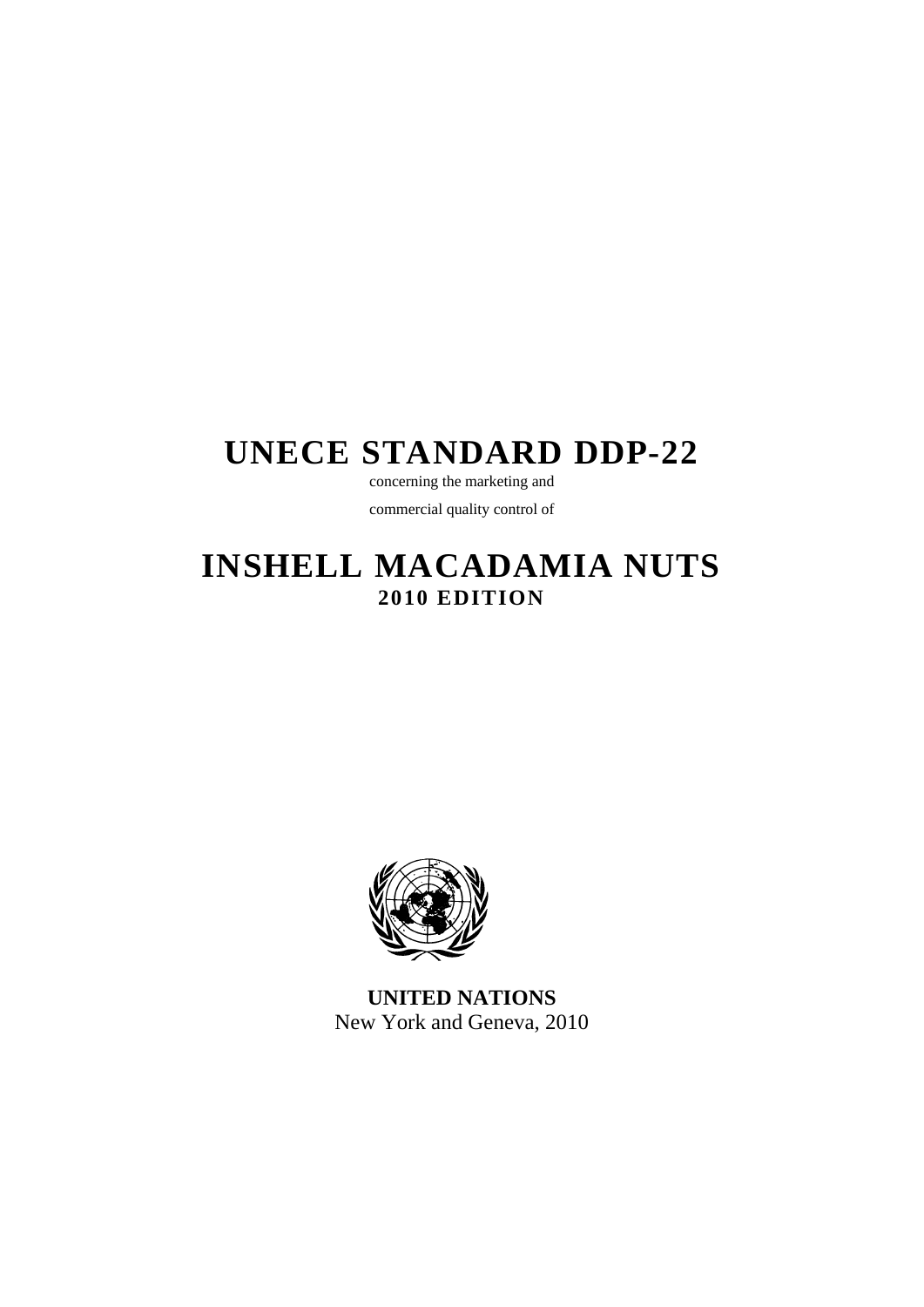#### **NOTE**

#### **Working Party on Agricultural Quality Standards**

The commercial quality standards developed by the United Nations Economic Commission for Europe (UNECE) Working Party on Agricultural Quality Standards help facilitate international trade, encourage high-quality production, improve profitability and protect consumer interests. UNECE standards are used by Governments, producers, traders, importers and exporters, and other international organizations. They cover a wide range of agricultural products, including fresh fruit and vegetables, dry and dried produce, seed potatoes, meat, cut flowers, eggs and egg products.

Any member of the United Nations can participate, on an equal footing, in the activities of the Working Party. For more information on agricultural standards, please visit our website <www.unece.org/trade/agr>.

The new Standard for Inshell Macadamia Nuts is based on document ECE/TRADE/C/WP.7/2010/13, reviewed and adopted by the Working Party at its sixty-sixth session.

The designations employed and the presentation of the material in this publication do not imply the expression of any opinion whatsoever on the part of the United Nations Secretariat concerning the legal status of any country, territory, city or area or of its authorities, or concerning the delimitation of its frontiers or boundaries. Mention of company names or commercial products does not imply endorsement by the United Nations.

All material may be freely quoted or reprinted, but acknowledgement is requested.

Please contact us at the following address with any comments or enquiries:

 Agricultural Standards Unit Trade and Timber Division United Nations Economic Commission for Europe Palais des Nations CH-1211 Geneva 10, Switzerland E-mail: agristandards@unece.org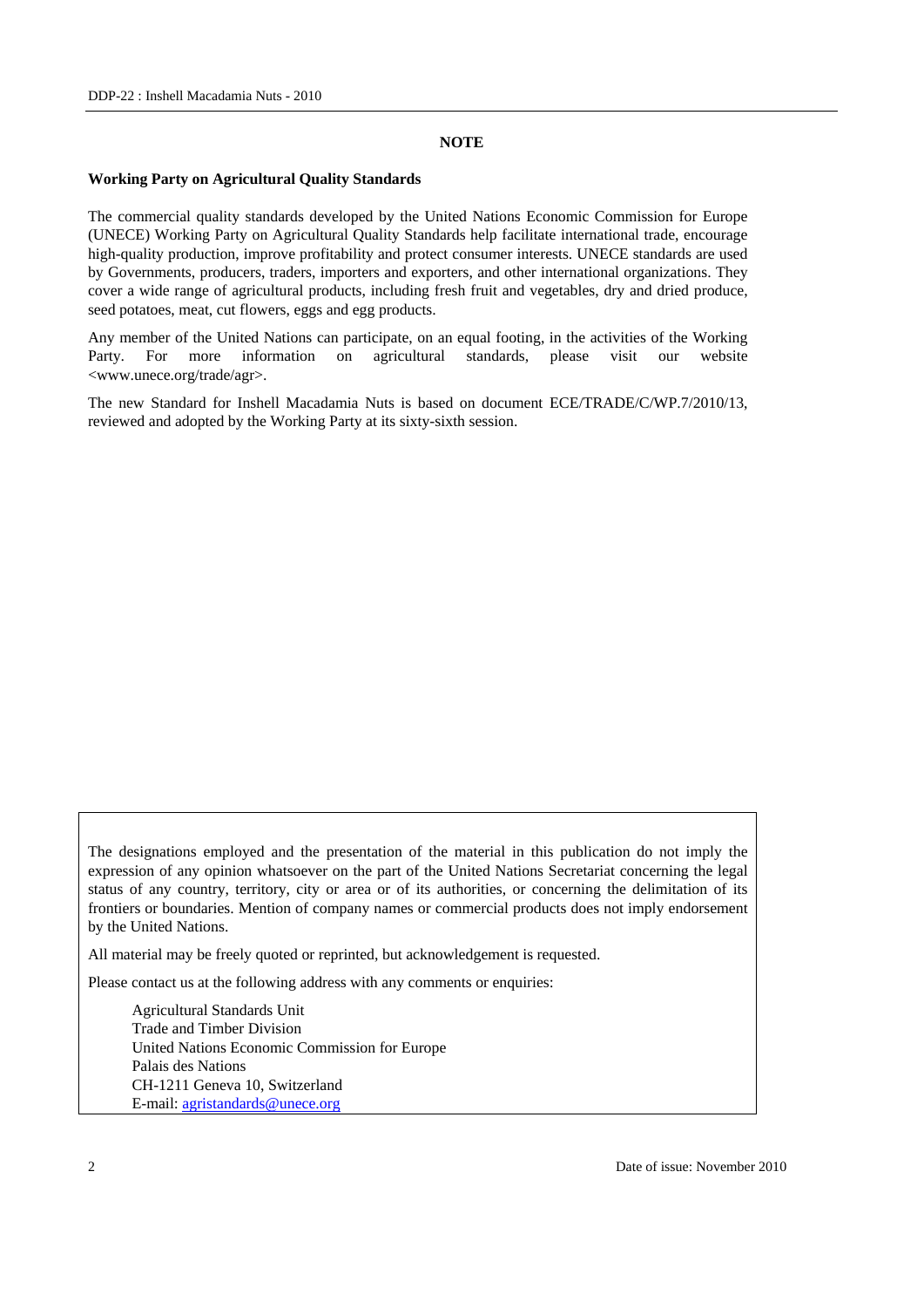# **UNECE standard DDP-22 concerning the marketing and commercial quality control of Inshell Macadamia Nuts**

### **I. Definition of produce**

This Standard applies to inshell macadamia nuts of varieties grown from *Macadamia integrifolia*, Macadamia tetraphylla, *Macadamia ternifolia* and their hybrids, intended for direct consumption or for food when intended to be mixed with other products for direct consumption without further processing. This Standard does not apply to inshell macadamia nuts that are processed by salting, sugaring, flavouring, or roasting or for industrial processing.

### **II. Provisions concerning quality**

The purpose of the Standard is to define the quality requirements of inshell macadamia nuts at the export-control stage, after preparation and packaging.

However, if applied at stages following export, the holder shall be responsible for observing the requirements of the standard. The holder/seller of products not in conformity with this standard may not display such products or offer them for sale, or deliver or market them in any other manner.

### **A. Minimum requirements1**

In all classes, subject to the special provisions for each class and the tolerances allowed, the inshell macadamia nuts must display the following characteristics:

The shell must be:

- intact; however, superficial cracks or slight superficial damage are not considered as a defect, provided the kernel is physically protected
- clean; practically free of any visible foreign matter, including residues of adhering hull affecting in aggregate more than 5 per cent of the total shell surface
- free from blemishes, areas of discolouration or spread stains in pronounced contrast with the rest of the shell affecting in aggregate more than 25 per cent of the surface of the shell
- sound; free from defects likely to affect the natural keeping quality of the inshell macadamia nuts
- free from mould filaments visible to the naked eye
- well formed; not noticeably misshapen.

 $1$  Definitions of terms and defects are listed in annex III of the Standard Layout – Recommended terms and definition of defects for standards of dry (Inshell Nuts and Nut Kernels) and dried produce http://www.unece.org/trade/agr/standard/dry/StandardLayout/StandardLayoutDDP\_e.pdf.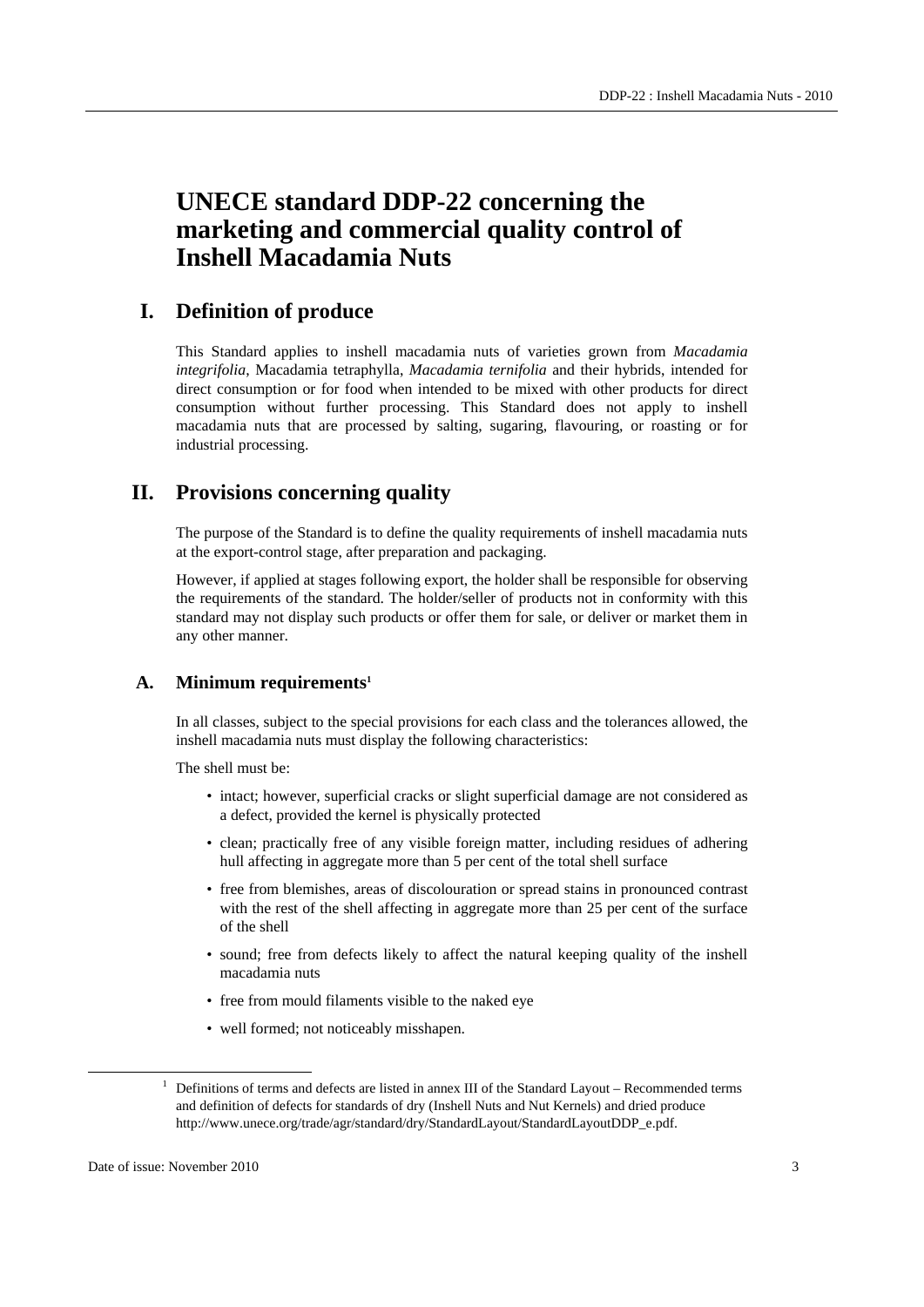The kernel must be:

- free from rancidity
- sufficiently developed. Shrunken or shrivelled kernels which are extremely flat and wrinkled, or with desiccated, dried out or tough portions affecting more than 25 per cent of the kernel and empty shells, are to be excluded
- free from blemishes, areas of discolouration or spread stains in pronounced contrast with the rest of the kernel affecting in aggregate more than 25 per cent of the of the surface of the kernel.

The whole produce (shell and kernel) must be:

- sound; produce affected by rotting or deterioration such as to make it unfit for human consumption is excluded
- free from mould filaments visible to the naked eye
- free from living pests whatever their stage of development
- free from damage caused by pests, including the presence of dead insects and/or mites, their debris or excreta
- free of abnormal external moisture
- free of foreign smell and/or taste.rr

The condition of the inshell macadamia nuts must be such as to enable them:

- to withstand transportation and handling
- to arrive in satisfactory condition at the place of destination.

### **B.** Moisture content<sup>2</sup>

The inshell macadamia kernels shall have a moisture content not exceeding 10.0 per cent.

### **C. Classification**

In accordance with the defects allowed in section "IV. Provisions concerning tolerances", inshell macadamia nuts are classified into the following two classes:

- Class I
- Class II

The defects allowed must not affect the general appearance of the produce as regards quality, keeping quality and presentation in the package.

 2  $2\degree$  The moisture content is determined by one of the methods given in annex II of the Standard Layout -Determination of the moisture content for dry produce <http://www.unece.org/trade/agr/standard/dry/StandardLayout/StandardLayoutDDP\_e.pdf>. The laboratory reference method shall be used in cases of dispute.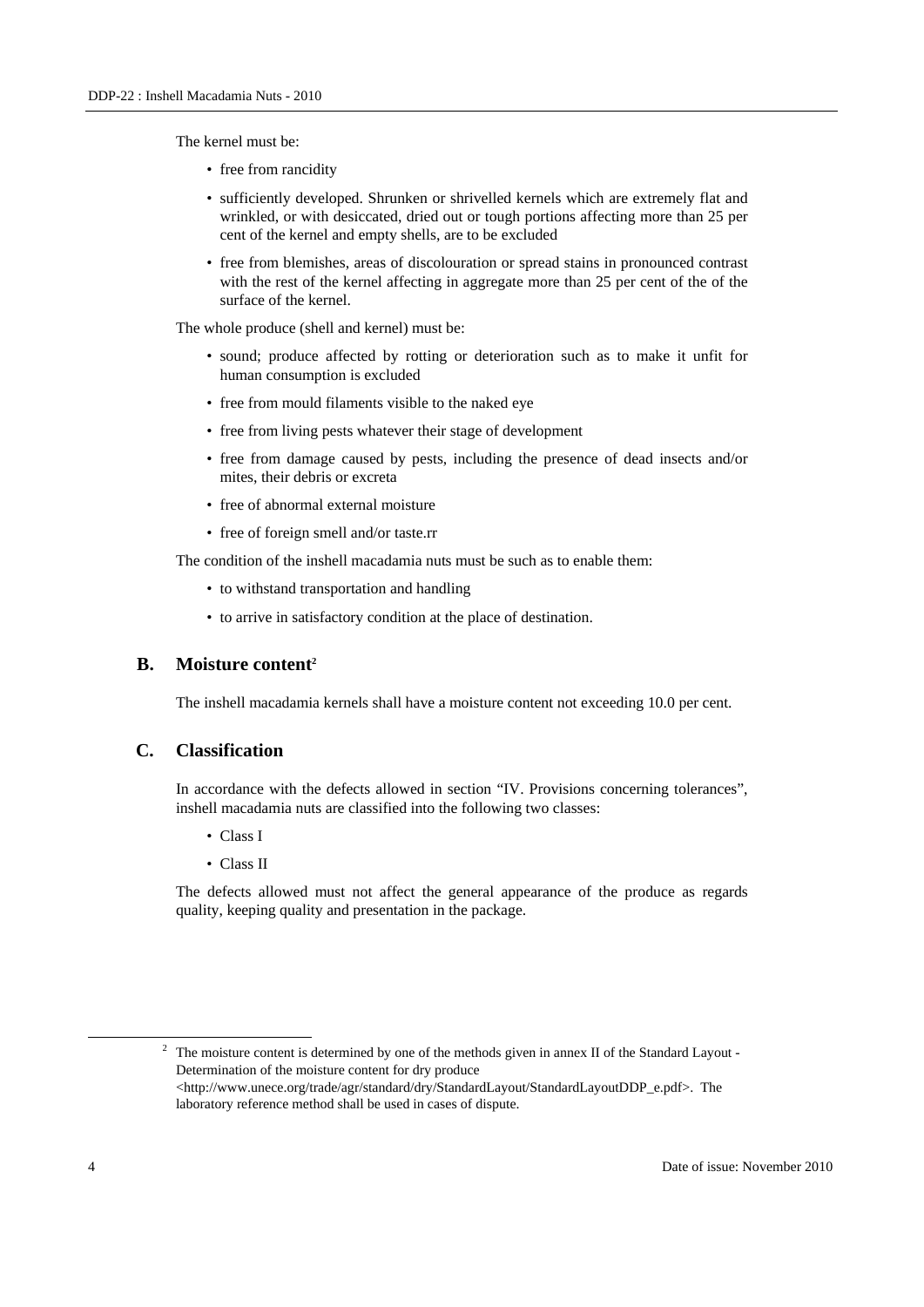# **III. Provisions concerning sizing**

Sizing is optional in all classes. However, when sized, size is determined by the diameter of the shortest axis of the shell measured in (millimetres or inches).

Uniformity in size is expressed by:

- A size range defined by a maximum size and a minimum size which must not exceed
	- $\pm$ 5 mm (1/5 inch) of difference or,
	- Screening defined as a minimum size in diameter.

In case size designations are used or indicated, the following table applies:

| Size designations | Diameter (mm)    | Diameter (inches)     |
|-------------------|------------------|-----------------------|
| Extra large       | 28 mm and larger | 1.1 inches and larger |
| Large             | $23 - 28$ mm     | $0.9 - 1.1$ inches    |
| Medium            | $18 - 23$ mm     | $0.7 - 0.9$ inches    |
| Small             | $16 - 18$ mm     | $0.6 - 0.7$ inches    |
| Undersize         | Less than 16 mm  | Less than 0.6 inches  |

When sized, the minimum size of inshell macadamia nut must not be less than 16 mm (5/8 inch) in diameter.

## **IV. Provisions concerning tolerances**

Tolerances in respect of quality and size shall be allowed in each lot for produce not satisfying the minimum requirements of the class indicated.

### **A. Quality tolerances**

|                                                                                                          | <b>Tolerances allowed</b><br>(percentage of defective inshell macadamia nuts<br>by number or weight) |          |
|----------------------------------------------------------------------------------------------------------|------------------------------------------------------------------------------------------------------|----------|
| Defects allowed                                                                                          | Class I                                                                                              | Class II |
| (a) Tolerances for the shell not satisfying the minimum requirements<br>of which no more than:           | 5                                                                                                    | 7        |
| Macadamia shells with adhering husk/hull                                                                 | 1                                                                                                    | 2        |
| Damage by pests (scars)                                                                                  | 2                                                                                                    | 3        |
| Living pests                                                                                             | $\theta$                                                                                             | 0        |
| (b) Total tolerances for the kernel not satisfying the minimum<br>requirements<br>of which no more than: | 7                                                                                                    | 10       |
| Mould                                                                                                    | 0.5                                                                                                  | 1        |
| Foreign smell and/or taste                                                                               | 2                                                                                                    | 3        |
| Shrunken or shrivelled kernel                                                                            | 2                                                                                                    | 3        |
| Gum or brown spot                                                                                        | 2                                                                                                    | 3        |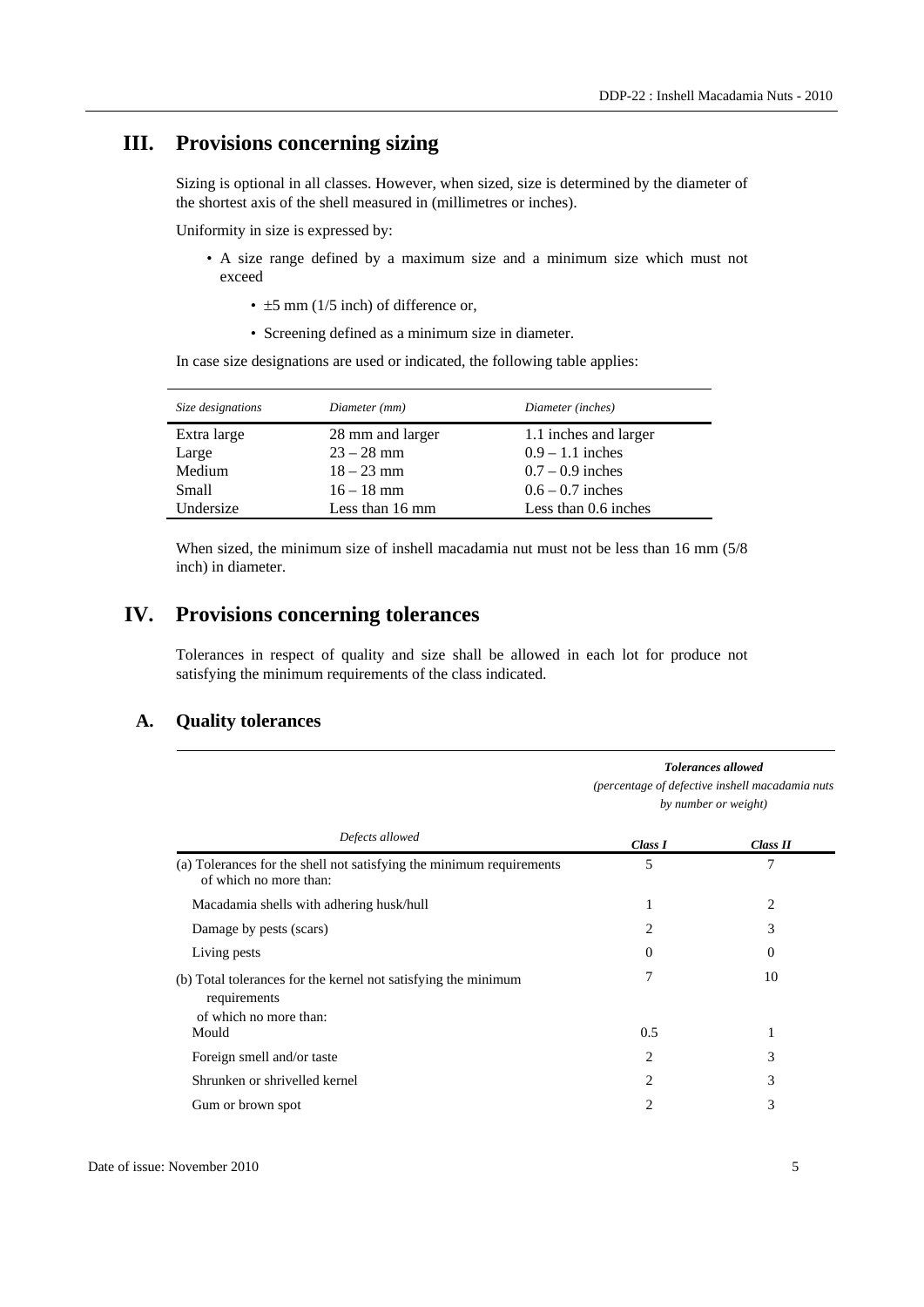|                                                           |         | percentage of acjective institutional material<br>by number or weight) |  |
|-----------------------------------------------------------|---------|------------------------------------------------------------------------|--|
| Defects allowed                                           | Class I | Class II                                                               |  |
| Other types of unsound kernels                            | 2       | 3                                                                      |  |
| Deterioration, damage by pest                             | 3       | 5                                                                      |  |
| (c) Size tolerances:                                      |         |                                                                        |  |
| Inshell macadamia nuts not conforming to the minimum size |         |                                                                        |  |
| 15.87 mm $(5/8 \text{ of an inch})$ diameter              | 0       | $\Omega$                                                               |  |
| Not conforming to the size marked                         | 10      | 10                                                                     |  |
| (d) Tolerances for other defects                          |         |                                                                        |  |
| Loose/foreign extraneous material                         |         |                                                                        |  |

# *Tolerances allowed (percentage of defective inshell macadamia nuts*

# **V. Provisions concerning presentation**

### **A. Uniformity**

The contents of each package must be uniform and contain only inshell macadamia nuts of the same origin, quality, size (if sized) and variety (if indicated) or commercial type.

The visible part of the contents of the package must be representative of the entire contents.

### **B. Packaging**

Inshell macadamia nuts must be packed in such a way as to protect the produce properly.

The materials used inside the package must be clean and of a quality such as to avoid causing any external or internal damage to the produce. The use of materials, particularly of paper or stamps bearing trade specifications, is allowed, provided the printing or labelling has been done with non-toxic ink or glue.

Packages must be free of all foreign matter in accordance with the table of tolerances in section "IV. Provision concerning tolerances".

### **C. Presentation**

Inshell macadamia nuts must be presented in bags or solid containers. All sales packages within each package must be of the same weight.

## **VI. Provisions concerning marking**

Each package<sup>3</sup> must bear the following particulars in letters grouped on the same side, legibly and indelibly marked and visible from the outside:

<sup>&</sup>lt;sup>3</sup> Package units of produce prepacked for direct sale to the consumer shall not be subject to these marking provisions, but shall conform to national requirements. However, the markings referred to shall in any event be shown on the transport packaging containing such package units.